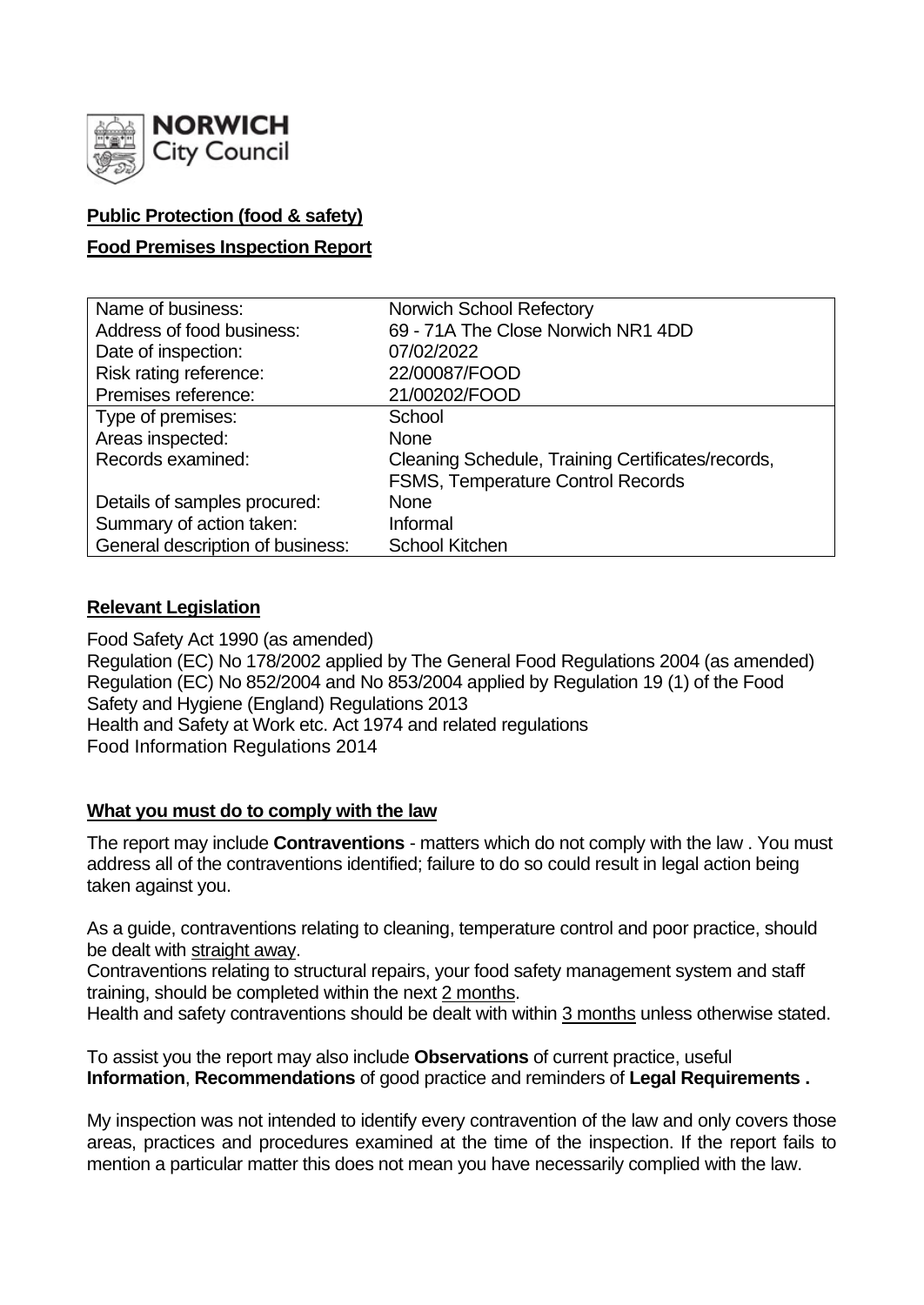# **FOOD SAFETY**

### **How we calculate your Food Hygiene Rating:**

The food safety section has been divided into the three areas which you are scored against for the hygiene rating: 1. food hygiene and safety procedures, 2. structural requirements and 3. confidence in management/control procedures. Each section begins with a summary of what was observed and the score you have been given. Details of how these scores combine to produce your overall food hygiene rating are shown in the table.

| <b>Compliance Area</b>                     |          |    |           | <b>You Score</b> |           |    |           |    |          |  |  |
|--------------------------------------------|----------|----|-----------|------------------|-----------|----|-----------|----|----------|--|--|
| Food Hygiene and Safety                    |          |    |           | 0                | 5         | 10 | 15        | 20 | 25       |  |  |
| <b>Structure and Cleaning</b>              |          |    |           | 0                | 5.        | 10 | 15        | 20 | 25       |  |  |
| Confidence in management & control systems |          |    |           | 0                | 5         | 10 | 15        | 20 | 30       |  |  |
|                                            |          |    |           |                  |           |    |           |    |          |  |  |
| <b>Your Total score</b>                    | $0 - 15$ | 20 | $25 - 30$ |                  | $35 - 40$ |    | $45 - 50$ |    | > 50.    |  |  |
| <b>Your Worst score</b>                    | 5        | 10 | 10        |                  | 15        |    | 20        |    |          |  |  |
|                                            |          |    |           |                  |           |    |           |    |          |  |  |
| <b>Your Rating is</b>                      | 5        |    |           | 3                | 2         |    |           |    | $\Omega$ |  |  |

Your Food Hygiene Rating is 4 - a good standard



# **1. Food Hygiene and Safety**

Food hygiene standards are high. You demonstrated a very good standard of compliance with legal requirements. You have safe food handling practices and procedures and all the necessary control measures to prevent cross-contamination are in place. Some minor contraventions require your attention. **(Score 5)**

## Contamination risks

**Contravention** The following exposed food to the general risk of cross-contamination with bacteria or allergens or its physical contamination with dirt, foreign objects or chemicals:

• remove all non food preparation items from one of the main food counters. A hammer and screwdriver was seen

# **2. Structure and Cleaning**

The structure facilities and standard of cleaning and maintenance are of a generally satisfactory standard but there are some repairs and/or improvements which are required in order for you to comply with the law. Pest control and waste disposal provisions are adequate. The contraventions require your attention; although not critical to food safety they may become so if not addressed. **(Score 10)**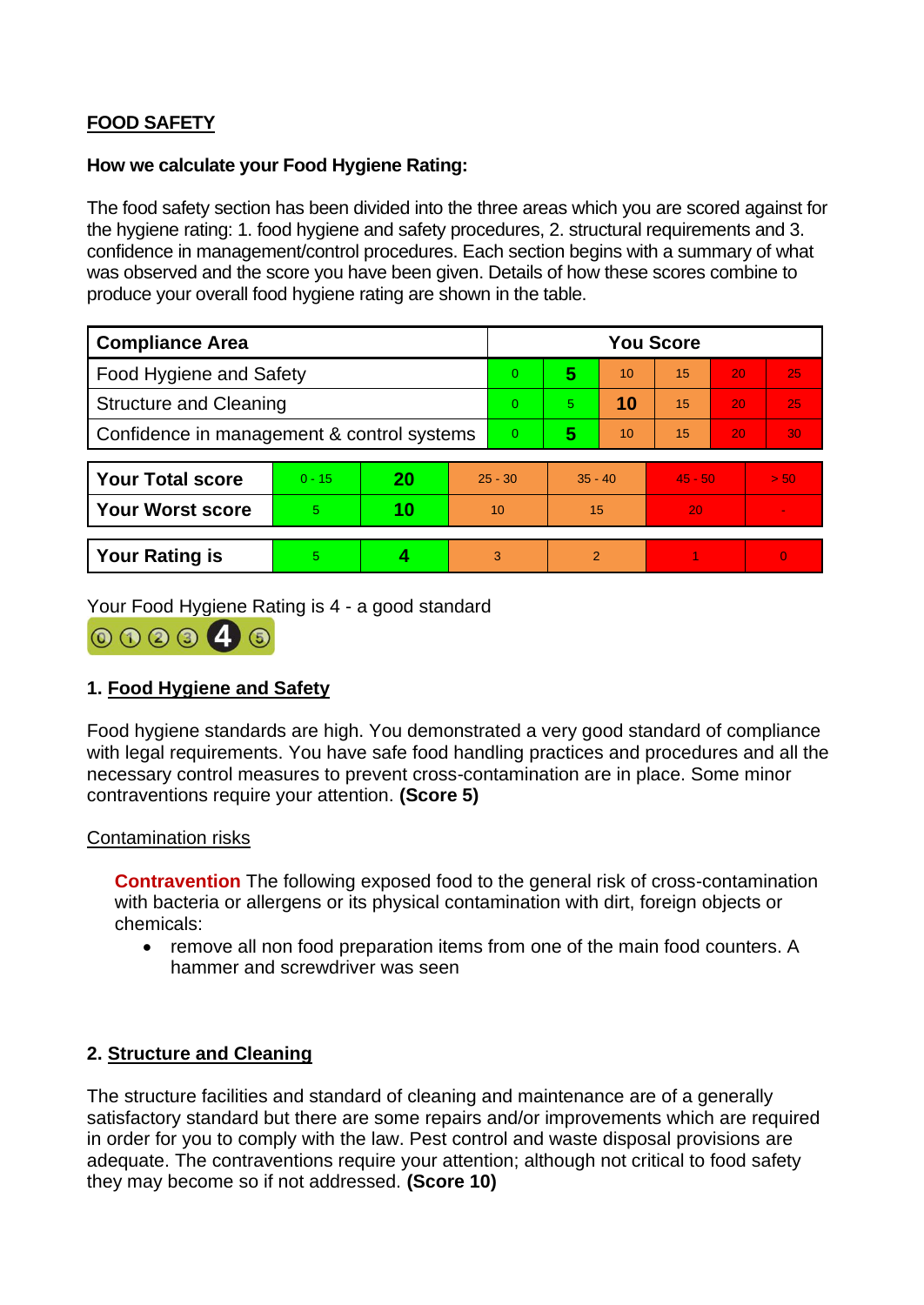## Cleaning of Structure

**Contravention** The following items were dirty and require more frequent and thorough cleaning:

- floor/wall junctions
- around equipment feet
- behind and under equipment
- fly screens
- on top of metal extraction ducting in older washing up room.
- base of door thresholds where it meets the floor. Ingrained dirt was seen.
- on top of main ovens

**Contravention** The following items could not be effectively cleaned and must be covered or made non-absorbent:

- chipped dented wooden architrave
- ceiling
- door to chemical cupboard in older washing up room
- rust to wheels of moving equipment.
- wheeled trolley in larger commercial dish-washing room
- mould was seen to white-roc wall covering in older wash up room. I acknowledge this room is old and did create a lot of heat and steam. However, the extraction system in this room was not operating during my visit.

### **Maintenance**

**Contravention** The following had not been suitably maintained and must be repaired or replaced:

- worn and/or peeling paint
- loose coving at wall floor junctions

### **3. Confidence in Management**

A food safety management system is in place and you demonstrate a very good standard of compliance with the law. You have a good track record. There are some minor contraventions which require your attention.Your staff are suitably supervised and trained. Your records are appropriate and generally maintained. You have a good track record. There are some minor contraventions which require your attention. **(Score 5)**

### Proving Your Arrangements are Working Well

**Contravention** The following are needed in order to demonstrate your food safety management system is working:

- some temperature records were missing
- cleaning schedule was incomplete. List all items within your operation to be cleaned
- probe calibration records